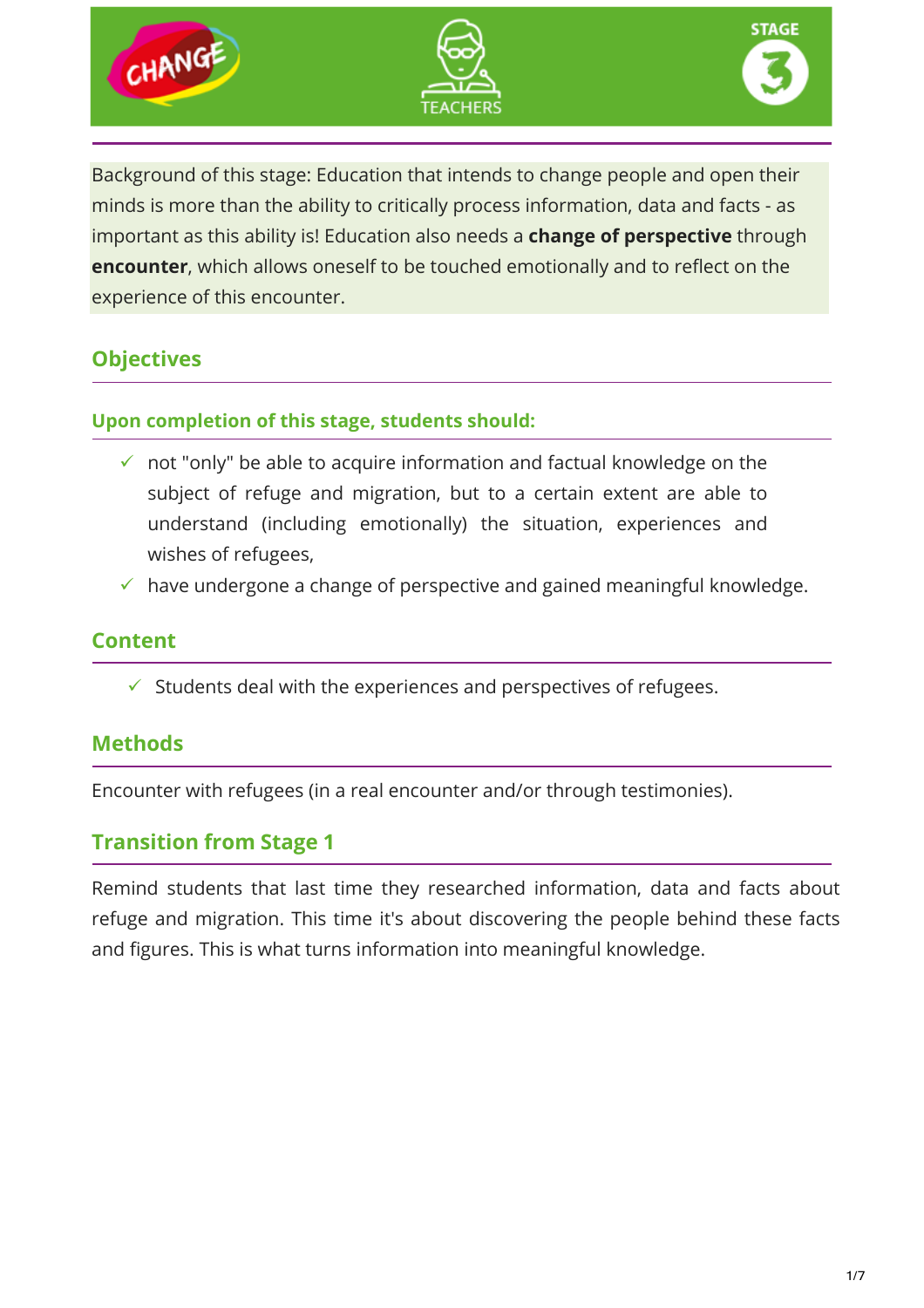





# **Step #1**

## **Real encounter**

It is particularly recommended that you plan a real encounter with a refugee who lives in your country and can tell of experiences in his/her home country, during the refuge and in his/her new home country. In order to find and prepare such a dialogue partner, you usually need to ask your CHANGE partner for support. JRS has contacts with refugees who are potential dialogue partners and has the necessary experience and competence to prepare the guest for the encounter.

# **Preparation of your guest**

When your CHANGE partner and you select the possible dialogue partner, please note:

- $\checkmark$  The person should be comfortable to speak about his or her experiences (including stressful and hurtful experiences), about loss and grief, hope and wishes,without burdening himself or herself additionally. The person should also be able tohandle the fact that students may not always be very sensitive and careful in formulating their questions and comments.
- $\checkmark$  The person should have lived in your country for so long that they can talk about (positive and negative) experiences about being accepted and rejected, about participation and exclusion and so on. Of course, a refugee who has only recently arrived in your country can also talk about experiences that are very instructive for the students. However, he will not yet be able to tell you much about what it is like tolive in your country.
- $\checkmark$  Ideally, the person can talk to the students in your language. Otherwise, a translation is required, which may not convey some of the more subtle nuances ofthe presentation and may take more time.

The guest needs to know beforehand what the issues will be in the encounter and how this dialogue will take place. In order to give him/her (and all participants) a sense of security, it is highly recommended that the conversation is accompanied and moderated by a person who is familiar with the guest (usually your CHANGE partner or another person working with JRS). Ask the guest (mediated by your CHANGE partner) in advance of the encounter to prepare a stimulus that can be oriented towards the following questions. Of course he/she is completely free to tell only what he/she wishes to.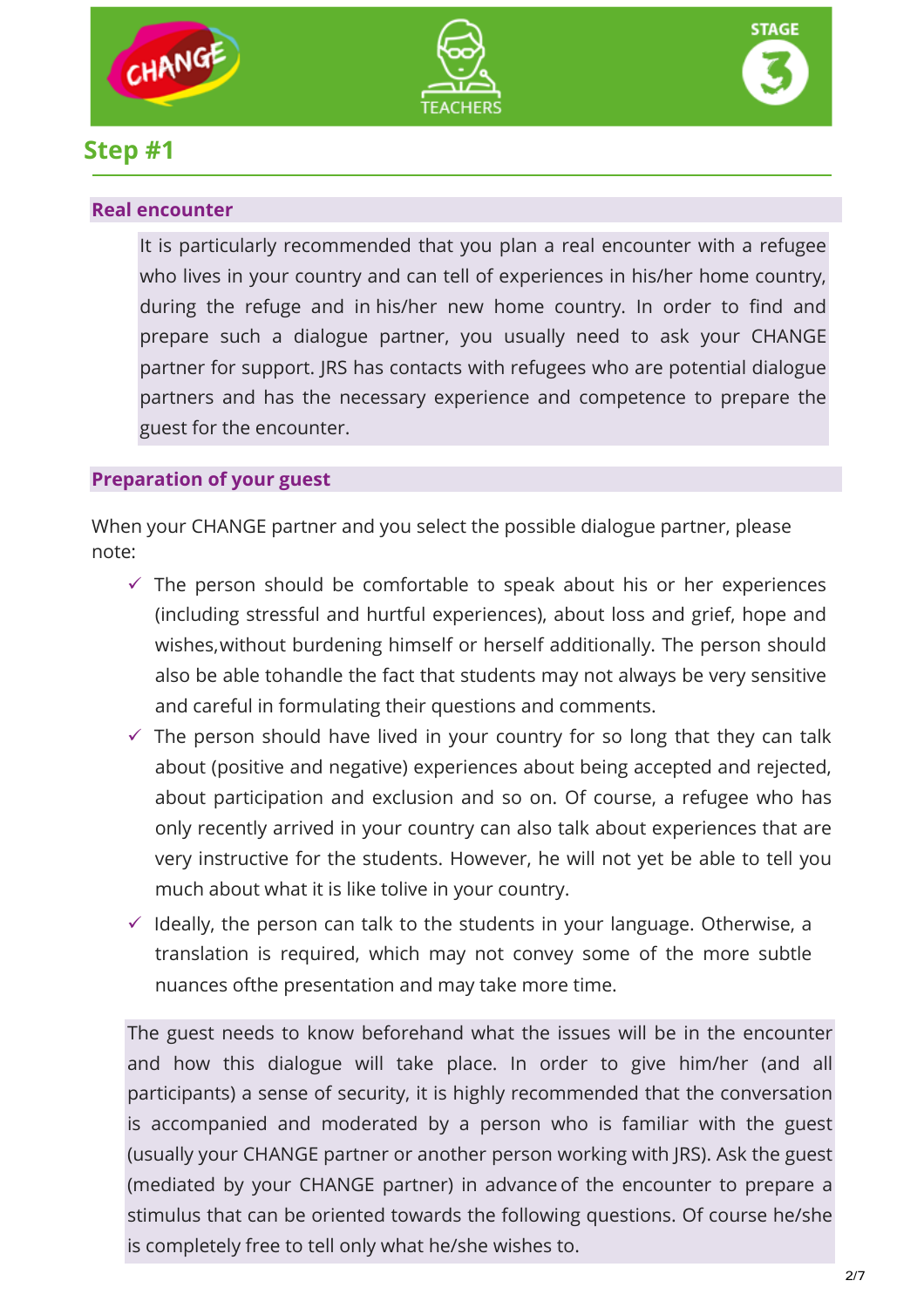





- $\checkmark$  What prompted me to leave my home country?
- $\checkmark$  Who and what have I left behind whom and what do I miss the most?
- $\checkmark$  What did I experience during the refuge?
- $\checkmark$  What strengthened me on this difficult path?
- $\checkmark$  What wishes and ideas did I have with regard to my new home?
- $\checkmark$  How was I received in my new home country: what did I remember well, what helped me, what was difficult for me? Are there people who have become particularly important to me?
- $\checkmark$  Which encounters have moved and changed me on my way?
- $\checkmark$  How do I experience living together with the citizens of my new home today?
- $\checkmark$  What is important and valuable for our living together?
- $\checkmark$  What can and would I like to contribute to the society in which I now live?
- $\checkmark$  What are my hopes or dreams for the future?
- $\checkmark$  is there anything I want to tell the students or anything I want to ask them?
- $\checkmark$  What is the most important change that has happened to me in my life?

## **Preparation of your class**

The preparation of your students is best done at the end of the last stage (see Transition from Stage 2 to Stage 3). Explain that the guest will talk about very personal experiences,some of which were difficult and painful. Tell the students that they can of course ask the guest questions (and thereby show their interest), but should do so in a respectful way.

They should imagine what it would be like to talk about personal experiences, feelings, hopes and wishes in front of an unknown audience.

#### **Introduction and dialogue**

When the guest – accompanied by your CHANGE partner – comes to your class, greet them both briefly. The CHANGE partner should introduce the dialogue partner without anticipating what he/she will say. Ask your guest to give his/her story to the students and ask the students to listen without interruption. After the introduction, students can ask questions and talk to the guest. If, at the end of this, the guest has asked the students a question or told them something they found especially striking, the students should comment on it.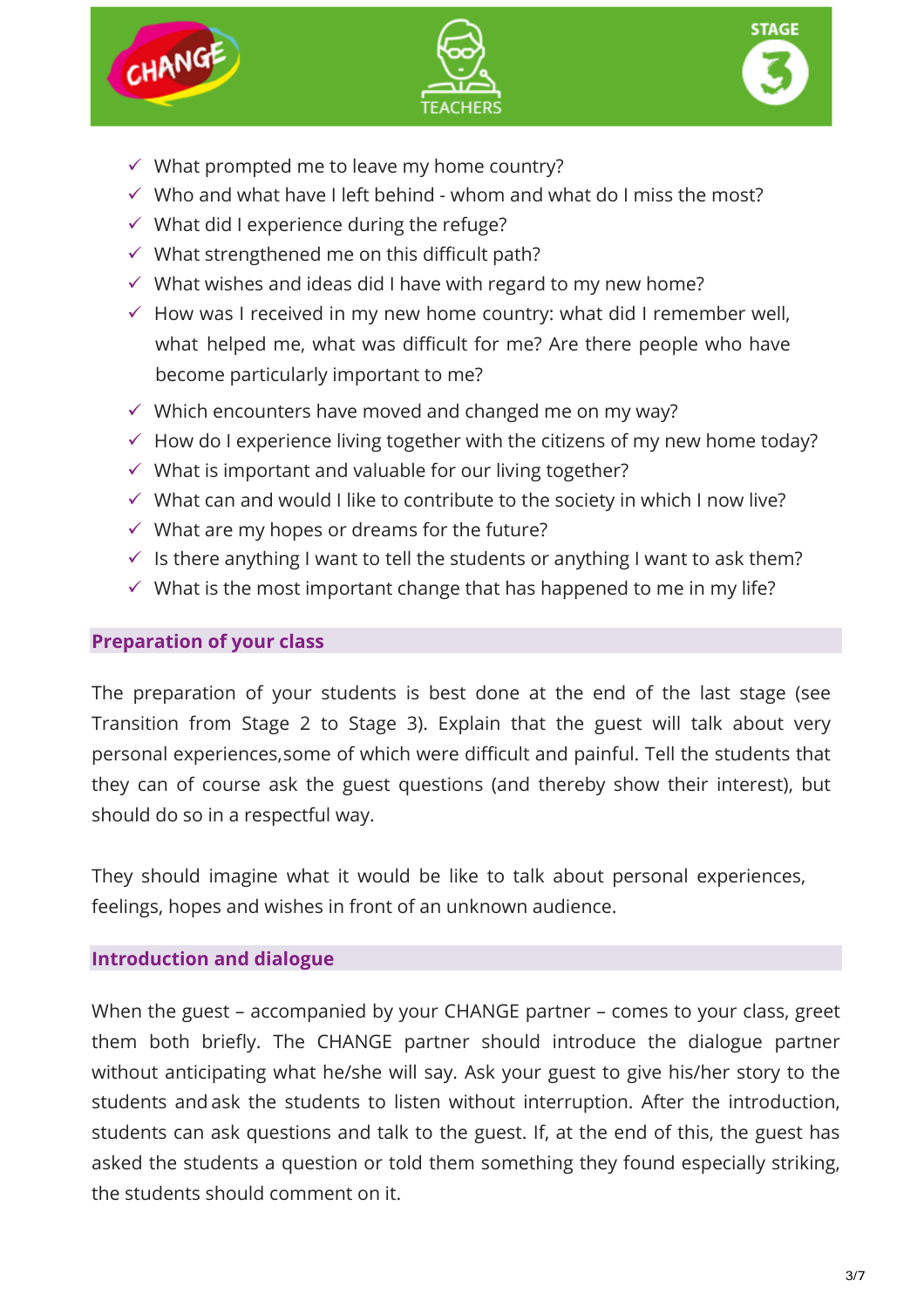





## **Reflection**

At the end of the encounter, students can briefly say what particularly impressed or moved them. What do they hope for in their own lives and when it comes to living together with other people? Your interviewee should have the last word: What does he/she take out of the conversation himself/herself?

You can use the following step 2/1 and or 2/2 as an alternative to Step 1 if arranging anin-person encounter is not possible. You can also use Step 2/1 and/or 2/2 as a supplement (depending on how much time you have).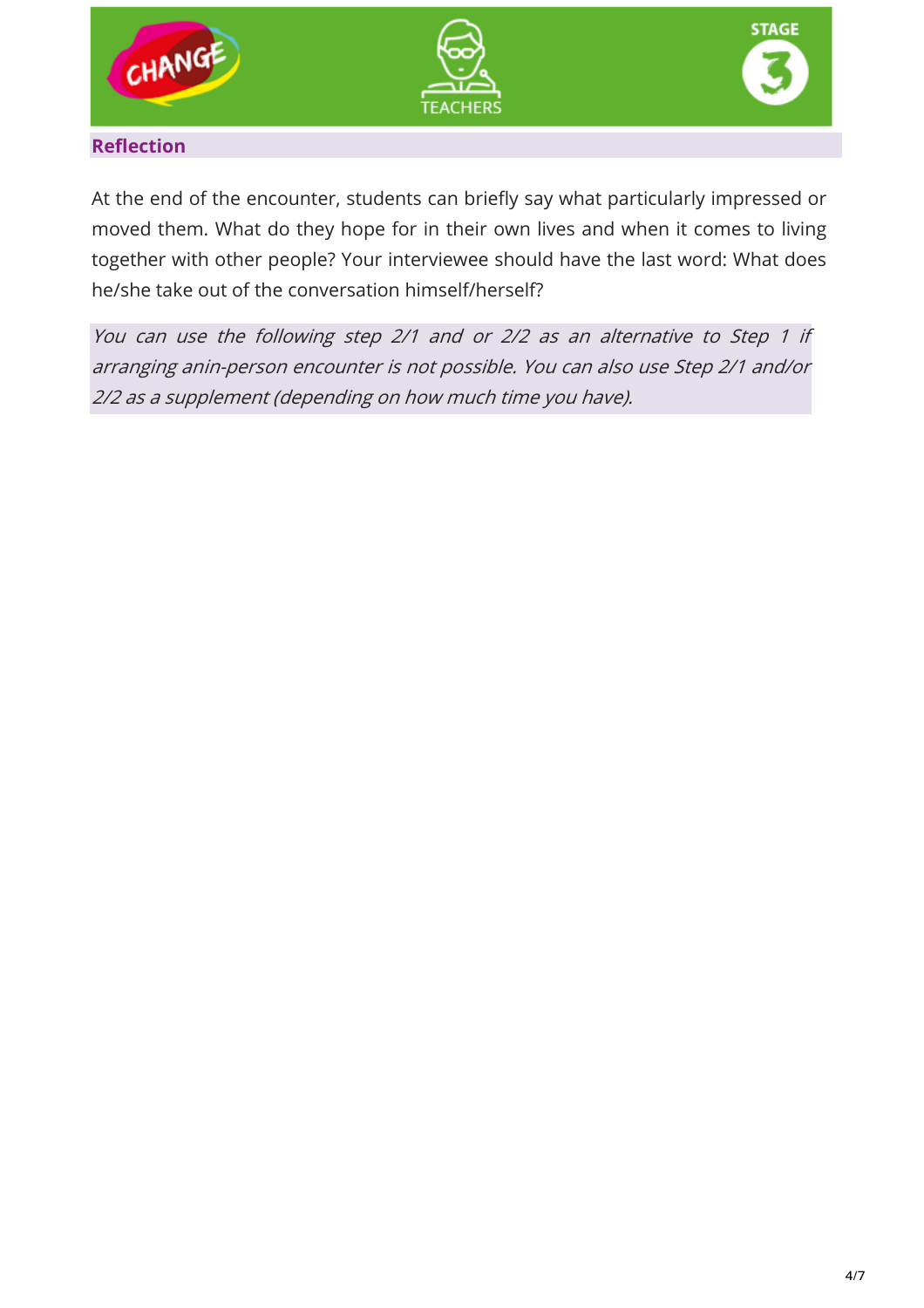





# **Step #2/1**

## **When Refugees Become Poets**

On the internet you will find numerous testimonies of refugees – especially poems – that are particularly suitable for addressing emotions and empathy.

Here are two examples:

- The slam poet and former refugee **[JJ Bola](https://www.youtube.com/watch?v=R3dgPtyQ3PI)**
- **[Amineh](https://vimeo.com/237486658)**, a 13-year-old Syrian refugee who became a prizewinning poet





**[Here](https://www.theguardian.com/books/2017/oct/01/the-13-year-old-syrian-refugee-prizewinning-poet-amineh-abou-kerech-betjeman-prize)** you will find information about Amineh and also the text of the poem (It may be helpful to provide the text of the poem in printed form as well).

There may also be videos of refugee poems in your own country. This makes it easier for students to establish a connection to their own country.

Show the students a selected video and ask them to reflect immediately afterwards (Questions → **worksheet for students**):

- $\checkmark$  Which experiences and which wishes are expressed in the poem?
- $\checkmark$  What particularly appealed to me and moved me?
- $\checkmark$  If I could talk to the poet: What would I ask, what would I want to know more about?
- $\checkmark$  If these poets lived with us which of their experiences, which of their competences could they bring to us, how would they enrich us?
- $\checkmark$  If I were forced to leave my current home from one day to another, what would I miss most? What would I hope for from my new home? What would be important for me to be able to live there well?
- $\checkmark$  Alternative question for refugees or migrants in class: After I was forced to leave my home: What did I miss most? What do I hope for from my new home? What is important for me to be able to live here well?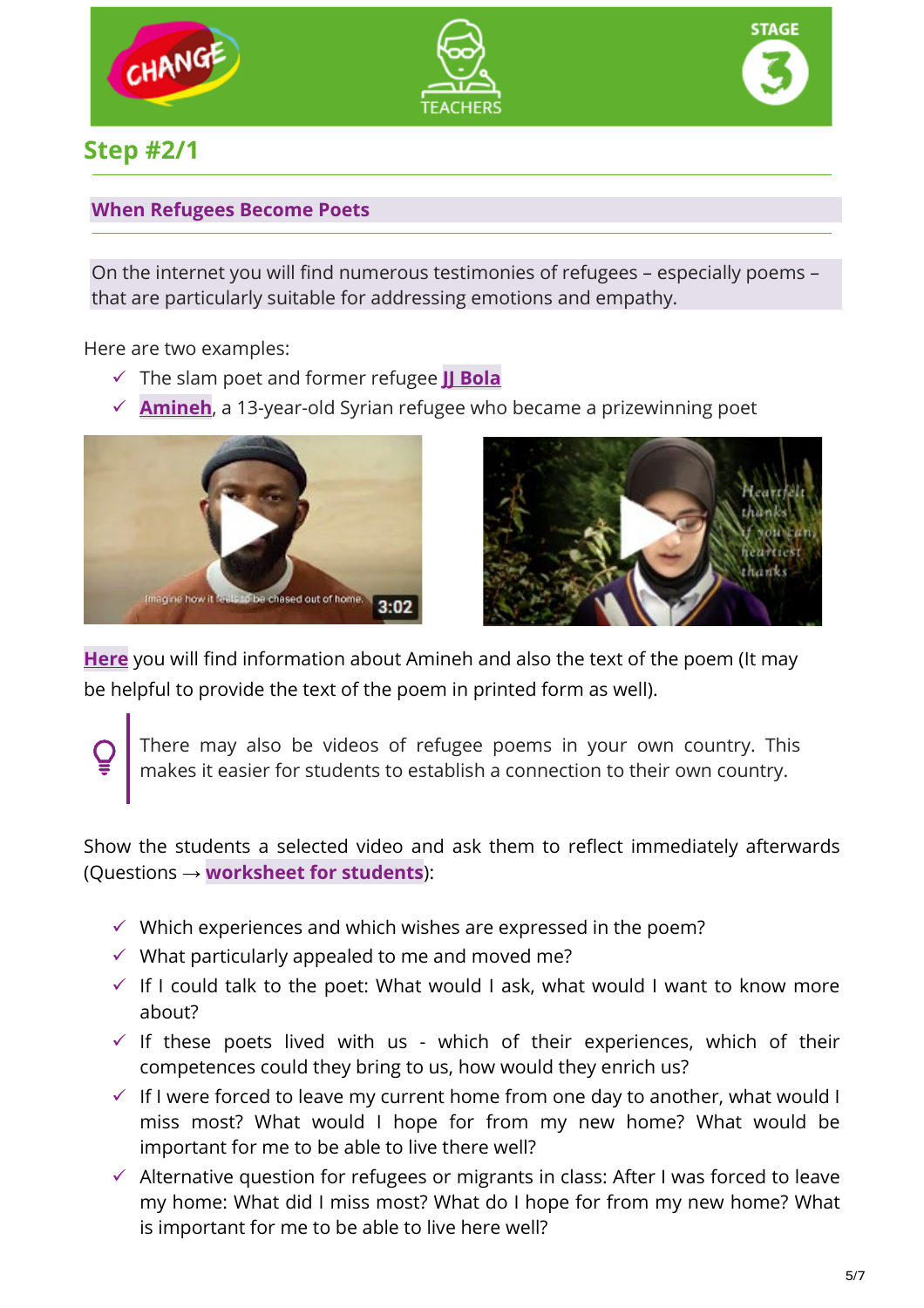

**Step #2/2**

## **Refugees Tell Their Story**

small groups or in class.

If you do not find it suitable to work with poems, you can also show a video in which a refugee tells his/her story. For example, if you did not use the video of **[Hiba](https://www.youtube.com/watch?v=7QVmXX62_H0)** or **[Filimon](https://www.youtube.com/watch?v=3VWsMP9oyPg)** in Stage 1, you can use it here.





Immediately afterwards, ask students to think for themselves about the following questions (Questions → **worksheet for students**):

- $\checkmark$  What different feelings does Hiba/Filimon express?
- $\checkmark$  What feelings do I feel when I watch the video?
- $\checkmark$  What positive contribution could a refugee like Hiba/Filimon make to our society? What would she/he need to enable her to contribute?

There may also be videos of refugees living in your country who tell their story.

If you choose option 2, you could also have this step accompanied by a CHANGE partner. He/she could, for example, use examples to explain which aspects of these testimonies are also found among refugees in your country.